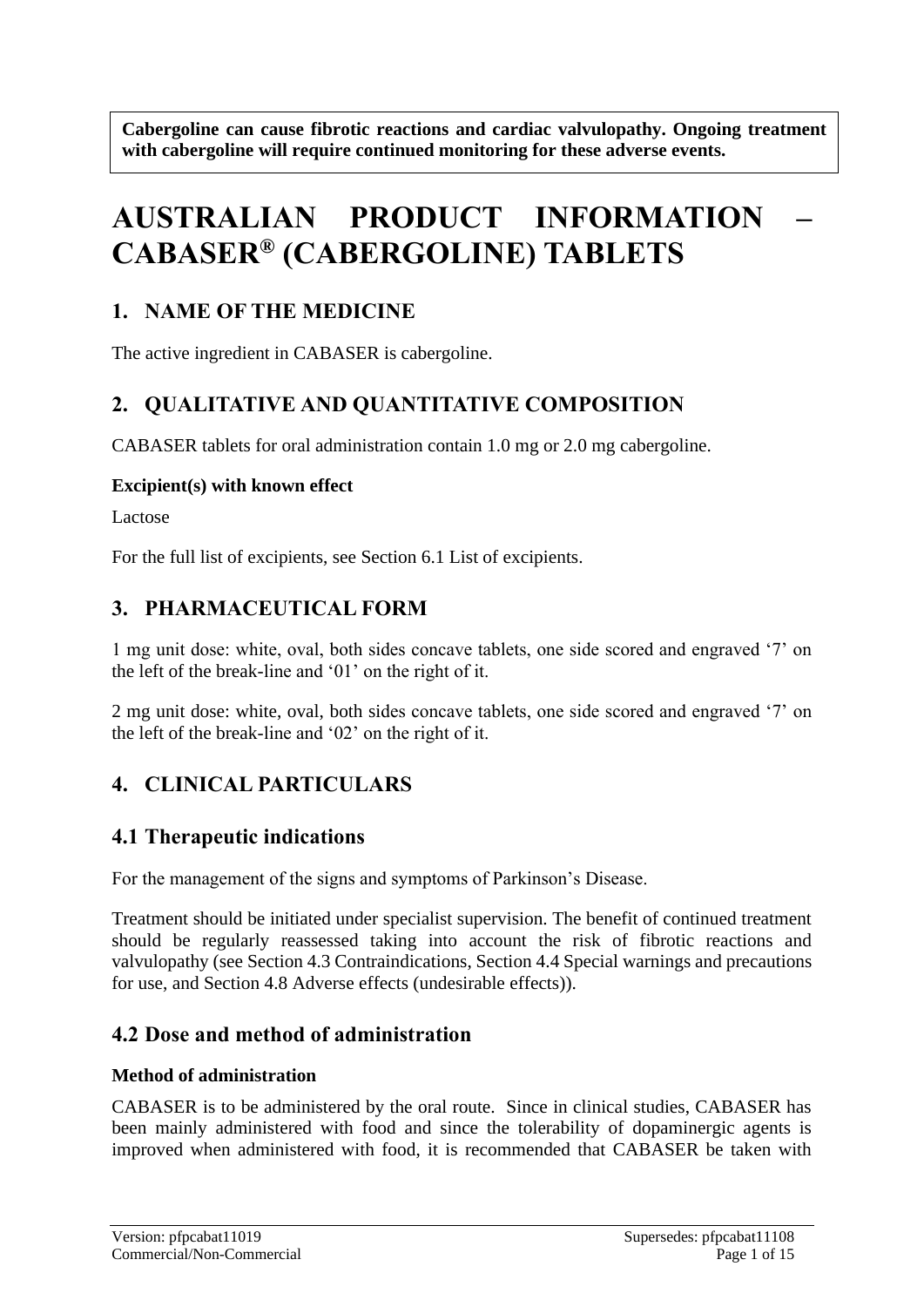meals. Food does not appear to have an effect on the absorption of CABASER (see Section 5.2 Pharmacokinetic properties).

There are no data to demonstrate that the 1 mg and 2 mg tablets are bioequivalent when given in equal doses.

CABASER is intended for chronic, long term treatment. (See Section 4.4 Special warnings and precautions for use - Valvulopathy and respiratory disorders linked to fibrotic tissue degeneration.)

#### **Adults and elderly patients**

As expected for dopamine agonists, dose response for both efficacy and side effects appears to be mainly linked to individual sensitivity. Optimisation of dose should be obtained through slow initial dose titration from starting doses of 0.5 mg (monotherapy patients) to 1 mg (patients on levodopa). In patients already receiving levodopa, the dosage of this drug may be gradually decreased while the dosage of CABASER is increased until the optimum balance is determined. In view of the long lasting kinetics of the compound, increments of the daily dose of 0.5-1 mg should be done at weekly (initial weeks) or bi-weekly intervals, up to optimal doses.

The recommended therapeutic dosage is 2 to 3 mg/day for patients with signs and symptoms of Parkinson's disease. CABASER should be given as a single daily dose.

The safety and efficacy of doses higher than those recommended have not been established. (See Section 4.4 Special warnings and precautions for use and Section 4.8 Adverse effects (undesirable effects) - Post-marketing experience.)

#### **Use in children**

The safety and the efficacy of CABASER have not been investigated in children, as Parkinson's disease does not affect this population.

#### **Use in renal or liver insufficiency**

Renal insufficiency has been shown not to modify cabergoline kinetics. Hepatic insufficiency of severe degree (> 10 Child-Pugh score, maximum score 12) has been shown to be associated with an increase of AUC, thus indicating that dose regimens in Parkinsonian patients with severe hepatic insufficiency should be modified accordingly.

### **4.3 Contraindications**

Hypersensitivity to cabergoline, other ergot alkaloids or to any of the excipients.

History of pulmonary, pericardial or retroperitoneal fibrotic disorders.

Anatomical evidence of cardiac valvulopathy of any valve (e.g., echocardiogram showing valve leaflet thickening, valve restriction, valve mixed restriction-stenosis).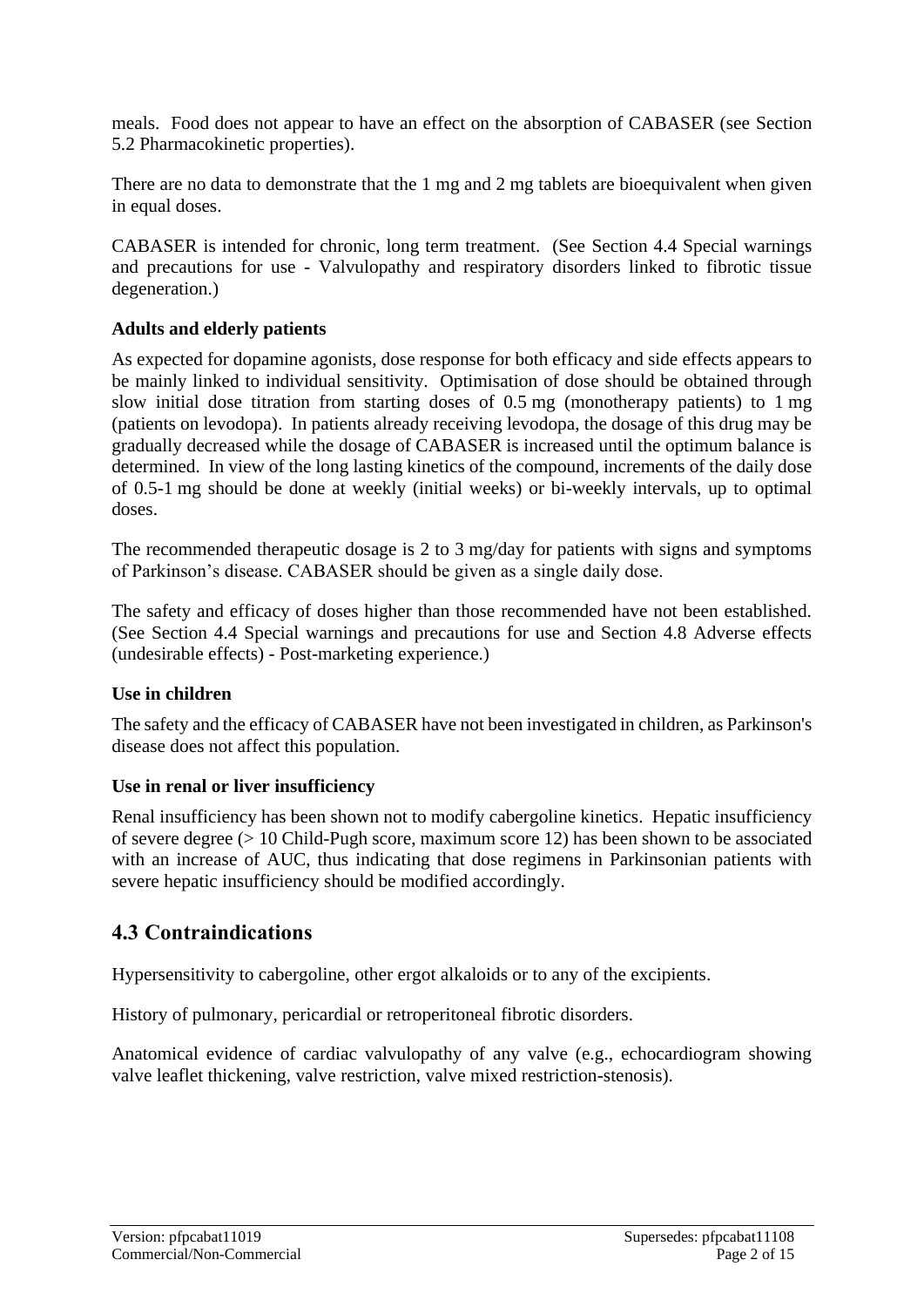# **4.4 Special warnings and precautions for use**

CABASER has been associated with somnolence and episodes of sudden sleep onset in patients with Parkinson's disease. Sudden onset of sleep during daily activities, in some cases without awareness or warning signs, has been reported. Patients must be informed of this and advised to exercise caution while driving or operating machines during treatment with CABASER. Patients who have experienced somnolence and/or an episode of sudden sleep onset must refrain from driving or operating machines. Furthermore a reduction of dosage or termination of therapy may be considered.

Postural hypotension can occur following administration of cabergoline, particularly during the first days of administration of Cabaser. Care should be exercised when administering Cabaser concomitantly with drugs known to lower blood pressure.

#### **Use with caution in the following circumstances:**

#### **Use in hepatic impairment**

#### **Severe hepatic insufficiency (>10 Child-Pugh score, maximum score 12)**

Severe hepatic insufficiency has been shown to be associated with an increase of AUC, thus dose regimens in these patients should be modified accordingly. (See Section 5.2 Pharmacokinetic properties)

#### **Valvulopathy and respiratory disorders linked to fibrotic tissue degeneration**

Fibrotic and serosal inflammatory disorders such as pleuritis, pleural effusion, pleural fibrosis, pulmonary fibrosis, pericarditis, pericardial effusion, cardiac valvulopathy involving one or more valves (aortic, mitral and tricuspid) or retroperitoneal fibrosis have occurred after prolonged usage of ergot derivatives such as cabergoline. In some cases, symptoms or manifestations of cardiac valvulopathy improved after discontinuation of cabergoline. Erythrocyte sedimentation rate (ESR) has been found to be abnormally increased in association with pleural effusion/fibrosis. Chest x-ray examination is recommended in cases of unexplained ESR increases to abnormal values.

Serum creatine measurements can also be used to help in the diagnosis of fibrotic disorder.

Valvulopathy has been associated with cumulative doses and has been observed at recommended doses.

#### *Before initiating treatment:*

All patients should undergo a cardiovascular evaluation, including an echocardiogram, to assess potential presence of asymptomatic valvular disease. It may be appropriate to perform baseline investigations of ESR or other inflammatory markers, lung function/chest x-ray and renal function prior to initiation of therapy. If fibrotic valvular disease is detected, the patient should not be treated with cabergoline (See Section 4.3 Contraindications).

#### *During treatment:*

Fibrotic disorders can have an insidious onset and patients should be regularly monitored for possible manifestations of progressive fibrosis. Therefore during treatment, attention should be paid to the signs and symptoms of: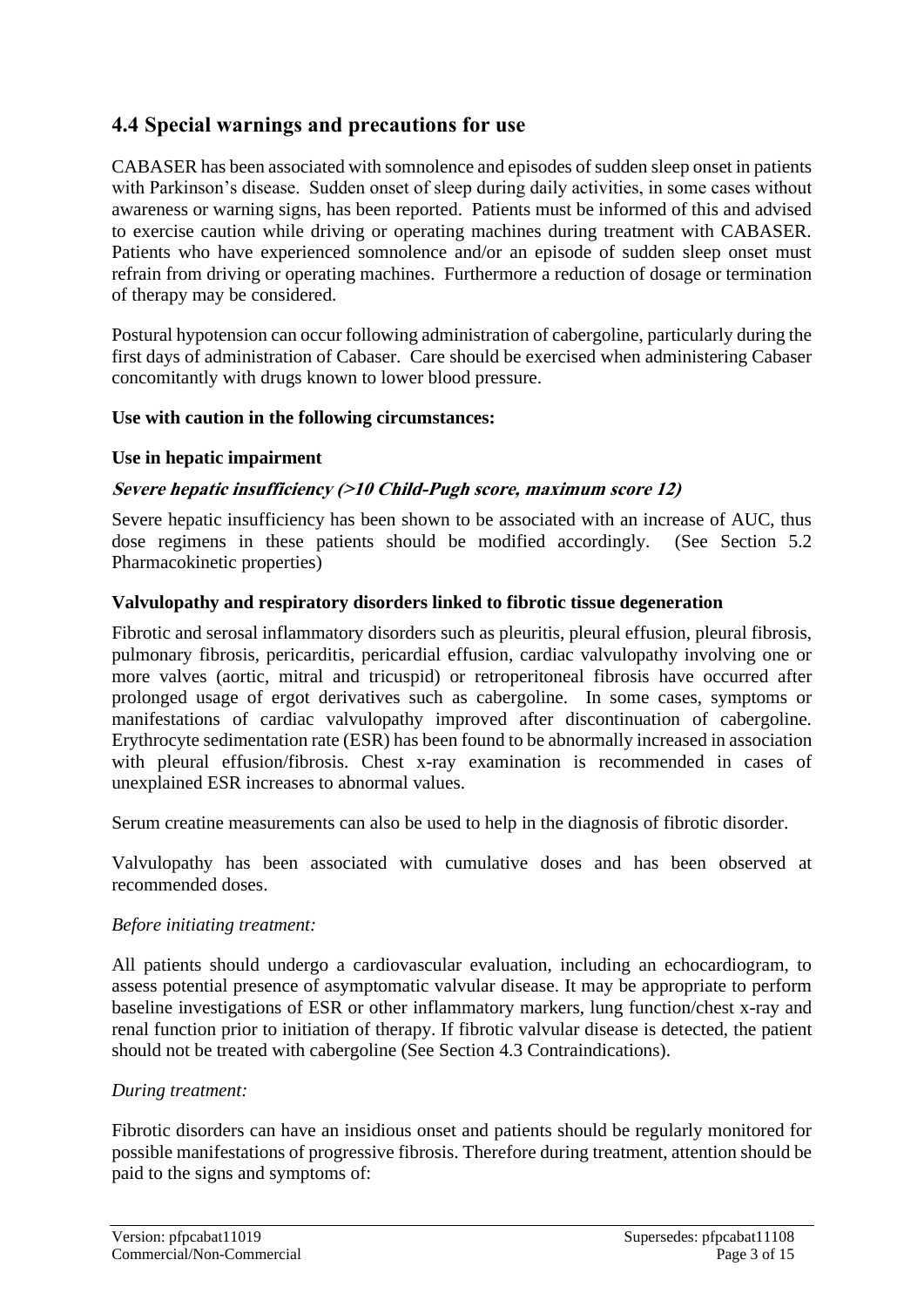- Pleuropulmonary disease, such as dyspnoea, shortness of breath, persistent cough, or chest pain.
- Renal insufficiency or ureteral/abdominal vascular obstruction that may occur with pain in the loin/flank, and lower limb oedema, as well as any possible abdominal masses or tenderness that may indicate retroperitoneal fibrosis.
- Cardiac failure, as cases of pericardial fibrosis have often manifested as cardiac failure; constrictive pericarditis should be excluded if such symptoms appear.
- Cardiac failure, as cases of valvular fibrosis have often manifested as cardiac failure; valvular fibrosis should be excluded if such symptoms appear.

Clinical diagnostic monitoring for development of valvular disease or fibrosis, as appropriate, is recommended. Following treatment initiation, the first echocardiogram should occur within 3-6 months, thereafter, the frequency of echocardiographic monitoring should be determined by appropriate individual clinical assessment with particular emphasis on the above-mentioned signs and symptoms, but should occur at a least every 6 to 12 months.

Cabergoline should be discontinued if an echocardiogram reveals new or worsened valvular regurgitation, valvular restriction or valve leaflet thickening. (See Section 4.3 Contraindications) The need for other clinical monitoring (e.g., physical examination, careful cardiac auscultation, X-ray, echocardiogram, CT scan) should be determined on an individual basis.

#### **Severe cardiovascular disease, Raynaud's syndrome, peptic ulcer, gastrointestinal bleeding or a history of serious, particularly psychotic mental disease.**

#### **Psychiatric illness**

Studies have shown that a past history of psychiatric illness is a predictor of depressive adverse events on CABASER. Screening of such patients who may be more likely to develop depression is therefore recommended.

#### **Compulsive Behaviour**

Pathological (compulsive) behaviour such as gambling, increased libido, hypersexuality, shopping, eating, medication use and punding (repetitive purposeless activity) have been reported in patients treated with dopaminergic agents for the treatment of Parkinson's disease, including cabergoline and levodopa, especially at high doses. This has been generally reversible upon reduction of the dose or treatment discontinuation. Prescribers, patients and caregivers should be alert to the possibility of such behaviour.

#### **Use in the elderly**

See Section 4.2 Dose and method of administration - Adults and elderly patients

#### **Paediatric use**

The safety and the efficacy of CABASER have not been investigated in children, as Parkinson's disease does not affect this population.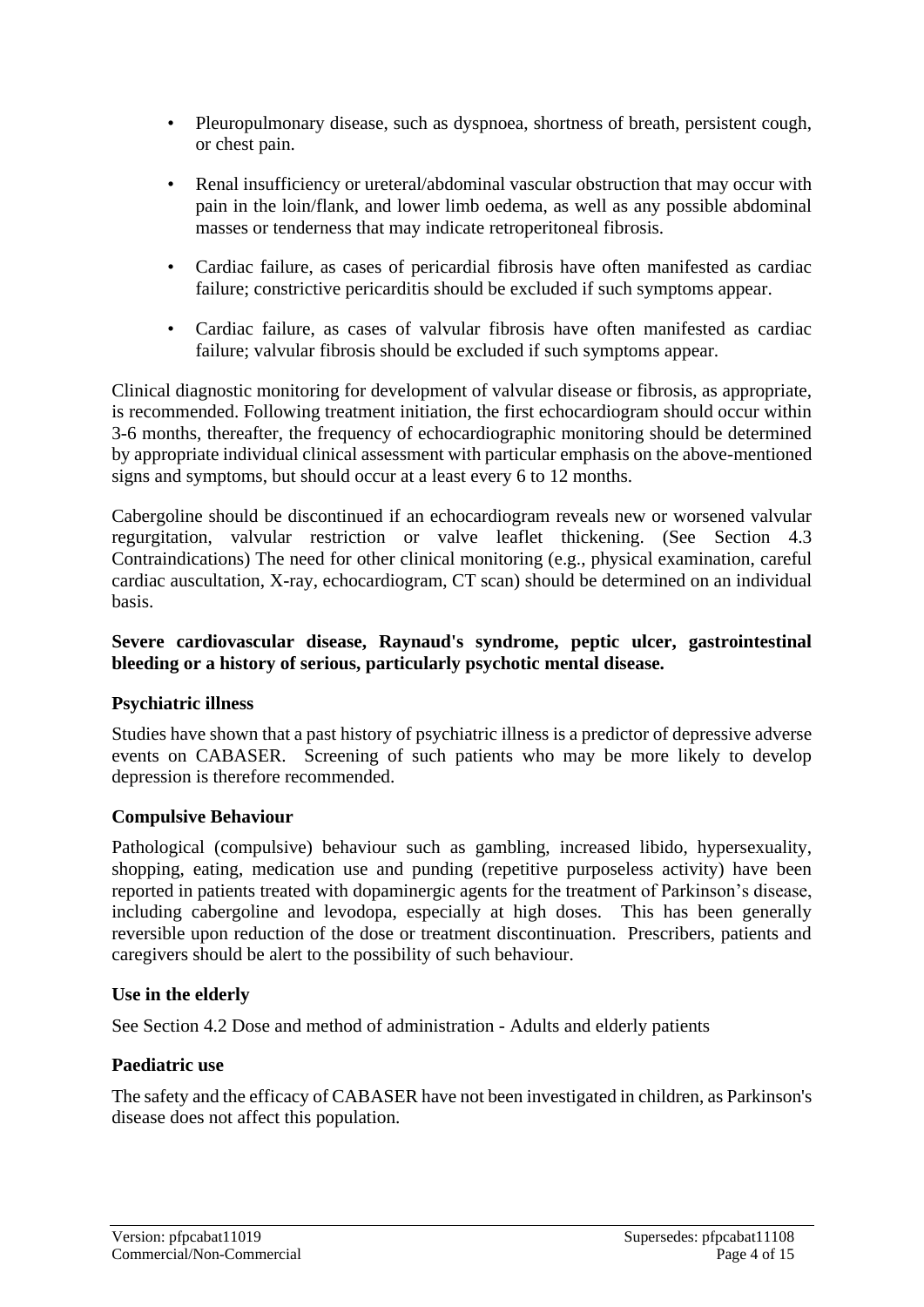#### **Effects on laboratory tests**

No data available.

### **4.5 Interactions with other medicines and other forms of interactions**

No pharmacokinetic interaction with levodopa or selegiline was observed in the studies carried out in Parkinsonian patients. The concomitant use of other drugs, particularly other anti-Parkinson non-dopamine-agonist agents, was not associated with detectable interactions modifying the efficacy and safety of CABASER.

No information is available about possible interaction between CABASER and other ergot alkaloids: therefore the concomitant use of these medications during long term treatment with CABASER is not recommended.

Since CABASER exerts its therapeutic effect by direct stimulation of dopamine receptors, it should not be concurrently administered with drugs which have dopamine antagonist activity (such as phenothiazines, butyrophenones, thioxanthines, metoclopramide) as these might reduce the therapeutic effect of CABASER.

By analogy with other ergot derivatives, CABASER should not be used in association with macrolide antibiotics (e.g. erythromycin) since the systemic bioavailability and also adverse events could increase.

Mono-oxygenase activity was increased 1.5 to 3 fold in female rats treated with cabergoline 0.1 to 1.5 mg/kg/day orally. Concomitant administration of cabergoline with drugs metabolised by mono-oxygenases may result in altered exposure and activity.

Symptomatic hypotension can occur when administering concomitantly with drugs known to lower blood pressure.

The effects of alcohol on overall tolerability of CABASER are currently unknown.

### **4.6 Fertility, pregnancy and lactation**

#### **Effects on fertility**

Fertility of female rats was completely inhibited by cabergoline at oral doses of 3 mg/kg/day and above, while male fertility was not affected at doses up to 320 mg/kg/day. The complete inhibition of fertility in female rats is related to inhibition of prolactin secretion and its effect on nidation.

#### **Use in pregnancy – Pregnancy Category B1**

CABASER has been shown to cross the placenta in rats: it is unknown whether this also occurs in humans.

Animal studies in rats and mice have not demonstrated any teratogenic effect or any effect of the compound on global reproductive performance at doses that do not cause maternal toxicity. In clinical studies there have been over 100 pregnancies in women treated with cabergoline for hyperprolactinemic disorders. The compound was generally taken during the first 8 weeks after conception. Among the pregnancies evaluable so far, there were approximately 85% live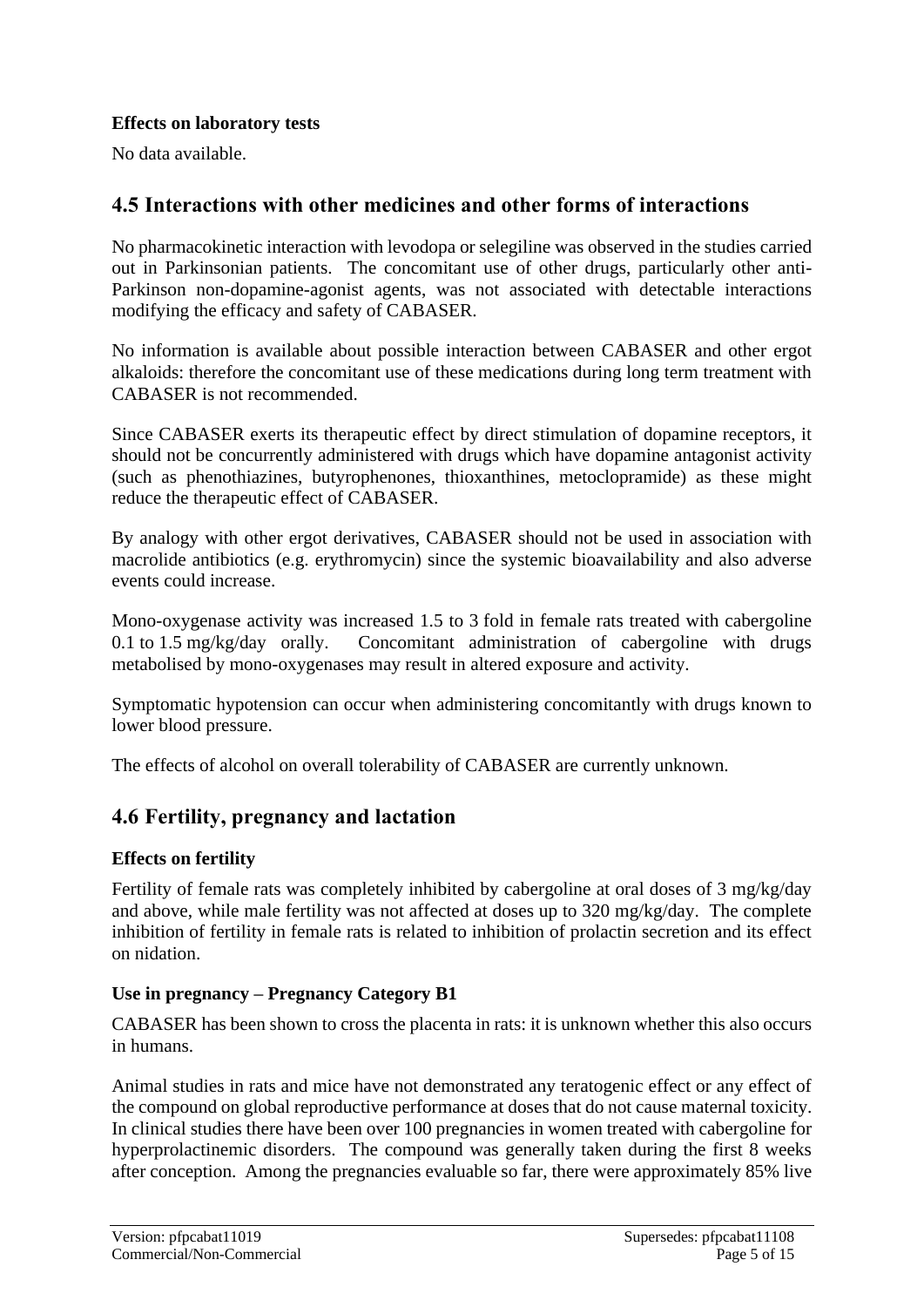births and about 10% spontaneous abortions. Three cases of congenital abnormalities (Down's syndrome, hydrocephalus, malformation of lower limbs) which led to therapeutic abortion and three cases of minor abnormalities in live births were observed. These frequencies are comparable with those quoted for normal populations and for women exposed to other ovulation-inducing drugs. Based on the above data, the use of the product does not appear to be associated with an increased risk of abortion, premature delivery, multiple pregnancy, or congenital abnormalities.

Because clinical experience is still limited and the drug has a long half life, as a precautionary measure it is recommended that women intending to become pregnant discontinue CABASER one month before intended conception in order to prevent possible fetal exposure to the drug. If conception occurs during therapy, treatment is to be discontinued as soon as pregnancy is confirmed to limit fetal exposure to the drug. Women not intending to become pregnant should be advised to use mechanical contraception during treatment. Before CABASER administration, pregnancy should be excluded.

#### **Use in lactation**

In rats, cabergoline and/or its metabolites are excreted in milk. Lactation is expected to be inhibited/suppressed by CABASER due to its dopamine-agonist properties. Therefore, while no information on the excretion of cabergoline in maternal milk in humans is available, puerperal women should be advised not to breast-feed in case of failed lactation inhibition/suppression by the product.

# **4.7 Effects on ability to drive and use machines**

During the first days of CABASER administration, patients should be cautioned about reengaging in activities requiring rapid and precise responses such as driving an automobile or operating machinery. Patients being treated with CABASER and presenting with somnolence and/or sudden sleep episodes must be informed to refrain from driving or engaging in activities where impaired alertness may put themselves or others at risk of serious injury or death (e.g. operating machines) until such recurrent episodes and somnolence have resolved (see Section 4.4 Special warnings and precautions for use).

# **4.8 Adverse effects (undesirable effects)**

About 1070 Parkinsonian patients received CABASER as adjuvant therapy to levodopa in clinical trials. Of these, at least 74% had at least one adverse event, mainly of mild to moderate severity and transient in nature, and requiring discontinuation in a small proportion of cases. Events were related to the nervous system in 51% of the patients, the gastrointestinal system was involved in 33% of the cases, the cardiovascular system was involved in 27% of the cases and the respiratory system was involved in 13% of the cases.

About 200 newly diagnosed patients with Parkinson's disease have received CABASER as monotherapy in clinical studies, of these 79% reported at least one adverse event, mainly mild and transient in nature. Events were related to the nervous system in 51% of the patients, the gastrointestinal system was involved in 53% of the cases and the cardiovascular system was involved in 30% of the cases.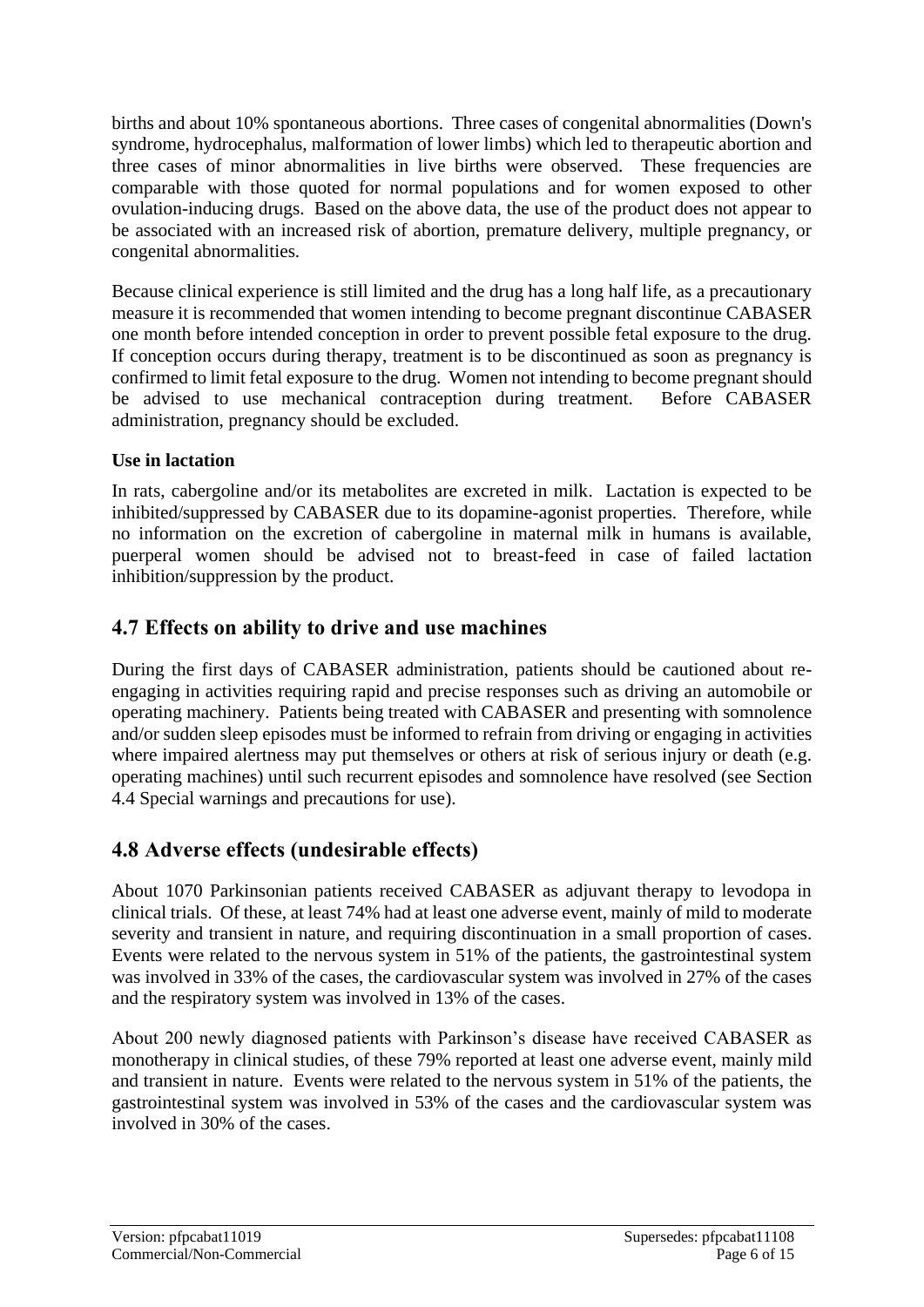The majority of events were of mild to moderate severity, transient in nature and requiring discontinuation in a small proportion of cases (15% and 9% with CABASER in the two populations respectively).

In both populations gastric upset was more frequent in female than in male patients, while CNS events were more frequent in the elderly.

In both populations a blood pressure decrease of clinical relevance was observed mainly on standing in a minority of patients. The effect was mainly evident in the first weeks of therapy. Neither modification of heart rate nor consistent changes of ECG tracings were observed during CABASER treatment.

Alterations in standard laboratory tests have been uncommon during long term therapy with CABASER.

Tables 1 and 2 below summarise the frequency of adverse events by most relevant body systems reported during the clinical program with CABASER in the two main patient populations studied. All adverse events occurring with an incidence of 3% or higher in any treatment group are reported in the tables. A dash represents an incidence of less than 3%.

|                         | <b>CABASER</b>              | <b>Placebo</b>             | <b>Control</b>               |
|-------------------------|-----------------------------|----------------------------|------------------------------|
|                         | $(n=1069)$<br>$\frac{0}{0}$ | $(n=122)$<br>$\frac{0}{0}$ | (bromocriptine)<br>$(n=397)$ |
|                         |                             |                            | $\frac{0}{0}$                |
| <b>Nervous System</b>   |                             |                            |                              |
| dyskinesias             | 16.4                        | 23.0                       | 9.1                          |
| dizziness               | 10.3                        | 10.7                       | 8.3                          |
| hallucination           | 9.0                         | 3.3                        | 8.6                          |
| insomnia                | 7.4                         | 9.8                        | 7.8                          |
| headache                | 5.9                         | 4.9                        | 3.5                          |
| somnolence              | 5.9                         |                            | 5.5                          |
| confusion               | 5.8                         |                            | 3.3                          |
| sleep disorders         | 5.4                         |                            | 7.6                          |
| hypokinesia             | 4.6                         | 13.9                       |                              |
| <b>Gastrointestinal</b> |                             |                            |                              |
| nausea                  | 16.4                        | 10.7                       | 20.7                         |
| constipation            | 4.9                         | 4.1                        | 3.8                          |
| vomiting                | 4.2                         |                            | 4.5                          |
| Cardiovascular          |                             |                            |                              |
| orthostatic hypotension | 10.5                        | 6.6                        | 12.6                         |
| hypotension             | 3.5                         |                            | 5.5                          |
| <b>Respiratory</b>      |                             |                            |                              |
| upper respiratory tract | 4.3                         | 4.9                        |                              |
| infection               |                             |                            |                              |
| Body as a whole         |                             |                            |                              |
| asthenia                | 3.8                         |                            | 4.0                          |

#### **TABLE 1 Advanced Parkinson's Disease Patients**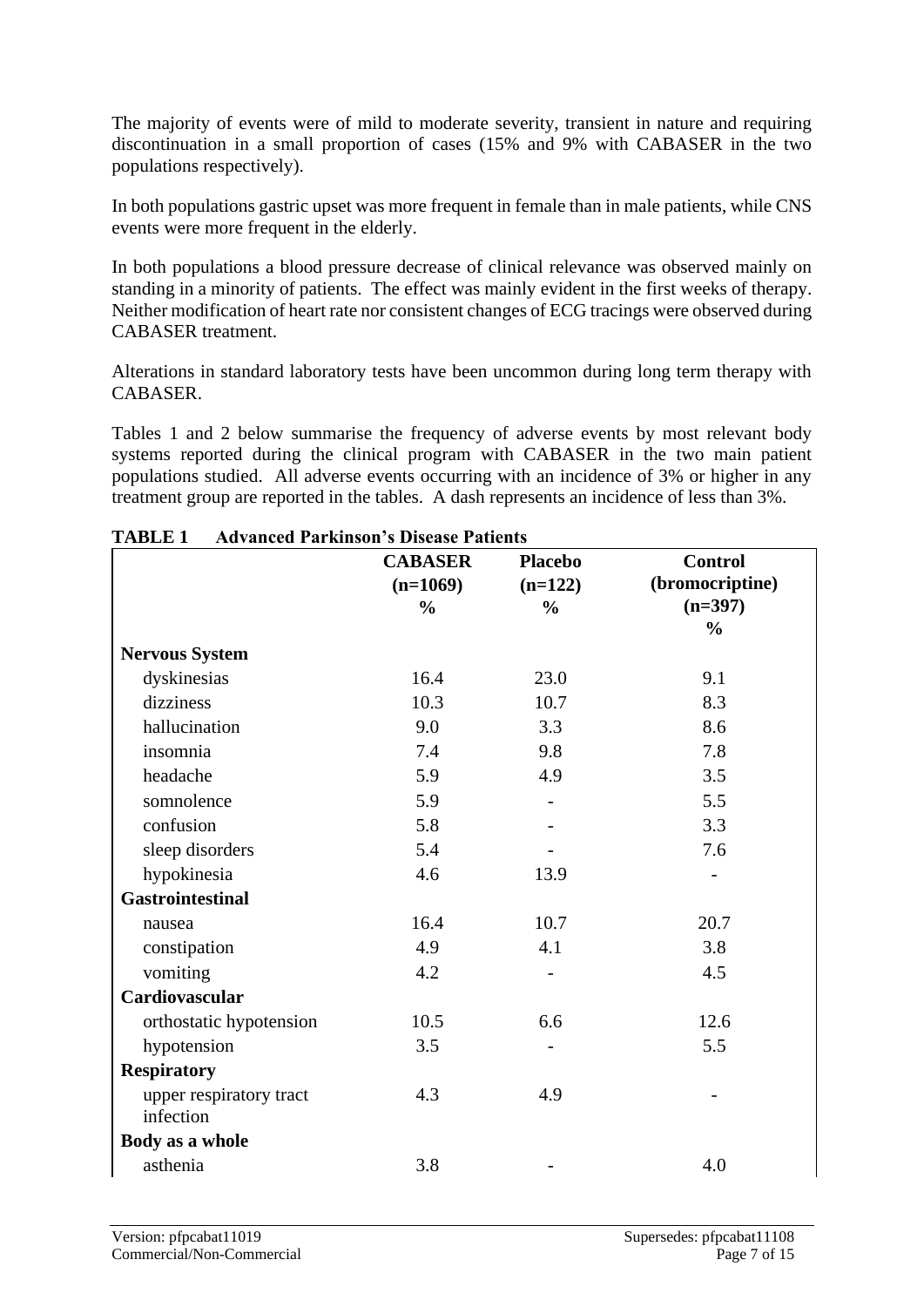|                                      | <b>CABASER</b>                                              | <b>Placebo</b> | <b>Control</b>             |
|--------------------------------------|-------------------------------------------------------------|----------------|----------------------------|
|                                      | $(n=1069)$                                                  | $(n=122)$      | (bromocriptine)            |
|                                      | $\frac{0}{0}$                                               | $\frac{0}{0}$  | $(n=397)$                  |
|                                      |                                                             |                | $\frac{0}{0}$              |
| peripheral oedema                    | 3.4                                                         |                | 3.0                        |
| <b>TABLE 2</b>                       | Monotherapy in Newly Diagnosed Parkinson's Disease Patients |                |                            |
|                                      | CABASER (n=211)                                             |                | Control (levodopa) (n=208) |
|                                      | $\frac{0}{0}$                                               |                | $\frac{0}{0}$              |
| <b>Nervous System</b><br>dizziness   |                                                             | 27.0           | 18.7                       |
| somnolence                           |                                                             | 17.5           | 18.3                       |
|                                      |                                                             |                |                            |
| depression                           |                                                             | 13.3           | 15.4                       |
| insomnia                             |                                                             | 10.9           | 17.3                       |
| anxiety                              |                                                             | 9.0            | 11.1                       |
| sweating increased                   |                                                             | 5.2            | 11.1                       |
| headache                             |                                                             | 7.1            | 4.3                        |
| dyskinesia                           |                                                             | 3.8            | 6.3                        |
| euphoria                             |                                                             | 4.7            | 4.8                        |
| hallucination                        |                                                             | 4.3            | 4.8                        |
| confusion                            |                                                             | 4.7            | 3.8                        |
| paroniria                            |                                                             | 4.3            |                            |
| <b>Gastrointestinal</b>              |                                                             |                |                            |
| nausea                               |                                                             | 29.9           | 25.0                       |
| constipation                         |                                                             | 22.7           | 15.4                       |
| dry mouth                            |                                                             | 9.5            | 10.1                       |
| gastritis                            |                                                             | 7.6            | 6.7                        |
| vomiting                             |                                                             | 4.7            | 7.2                        |
| anorexia                             |                                                             | 4.3            | 6.7                        |
| diarrhoea                            |                                                             | 4.3            | $\overline{\phantom{0}}$   |
| dyspepsia                            |                                                             |                | 4.3                        |
| Cardiovascular                       |                                                             |                |                            |
| postural hypotension                 |                                                             | 10.4           | 8.2                        |
| palpitation                          |                                                             | 4.3            | 4.8                        |
| hypertension                         |                                                             | 5.2            |                            |
| <b>Respiratory System</b>            |                                                             |                |                            |
| bronchitis                           |                                                             | 6.6            | 6.3                        |
| upper respiratory tract<br>infection |                                                             | 5.2            |                            |
| pneumonia                            |                                                             |                | 4.3                        |
| dyspnoea                             |                                                             | 3.3            |                            |
| <b>Urogenital System</b>             |                                                             |                |                            |
| urinary tract infection              |                                                             | 5.7            | 5.8                        |
| Prostatic disorder                   |                                                             | 3.3            |                            |
| Musculo-skeletal system              |                                                             |                |                            |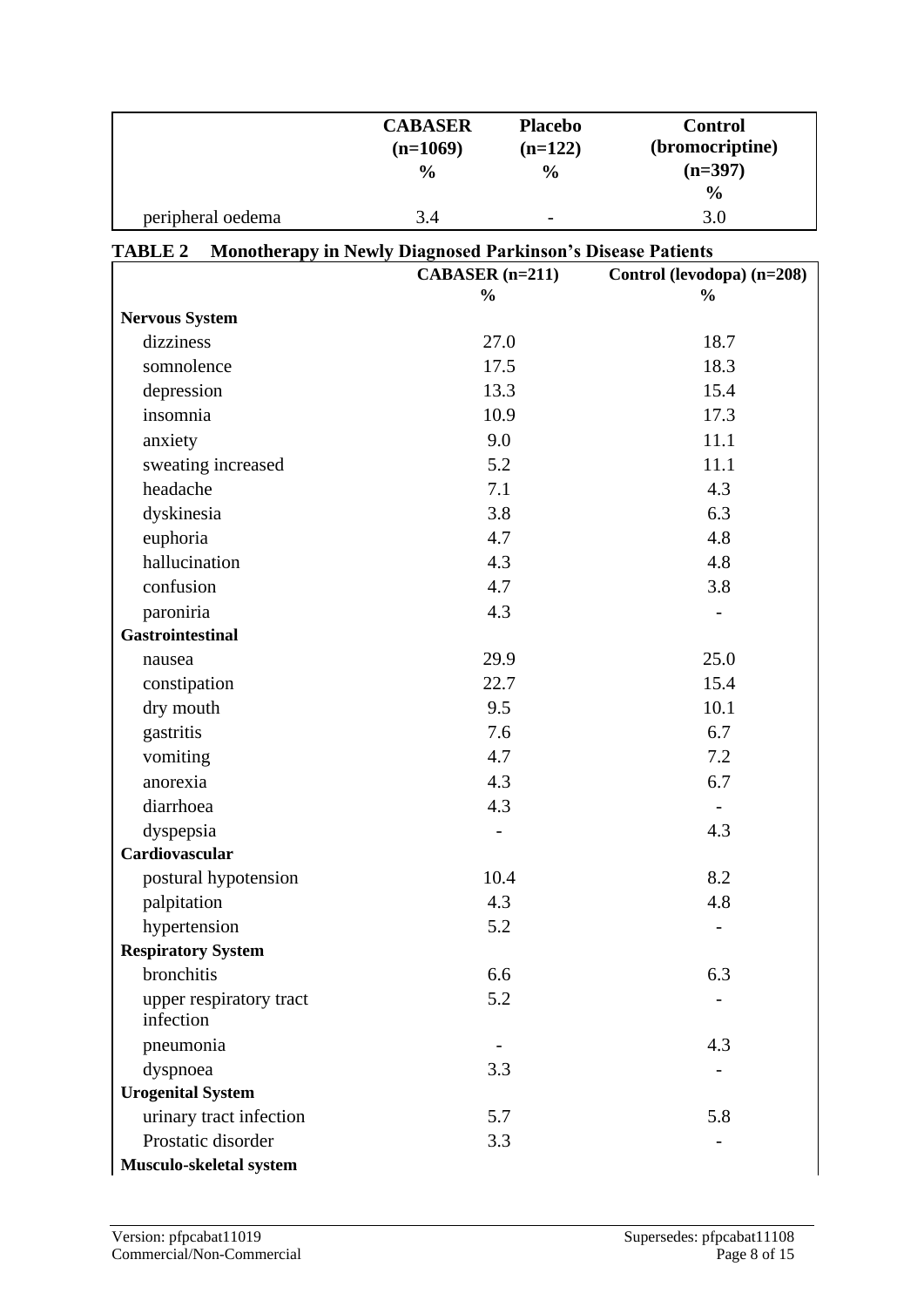|                        | CABASER $(n=211)$<br>$\frac{0}{0}$ | Control (levodopa) (n=208)<br>$\frac{0}{0}$ |
|------------------------|------------------------------------|---------------------------------------------|
| osteo-articular injury | 4.3                                | 5.8                                         |
| arthralgia             |                                    | 6.7                                         |
| arthrosis              |                                    | 3.8                                         |
| Body as a whole        |                                    |                                             |
| influenza              | 7.1                                | 8.2                                         |
| back pain              | 5.7                                | 5.8                                         |
| peripheral oedema      | 8.5                                |                                             |
| legs oedema            | 5.2                                |                                             |
| death                  | 3.8                                |                                             |
| pain                   |                                    | 3.4                                         |

#### **Post-marketing experience**

The following events have been reported in association with CABASER: aggression, alopecia, increased blood creatinine phosphokinase, delusions, oedema, fatigue, fibrosis, abnormal hepatic function, hypersensitivity reaction, hypersexuality, increased libido, abnormal liver function tests, pathological gambling, psychotic disorder, rash, respiratory disorder, respiratory failure somnolence associated with excessive daytime somnolence and sudden sleep onset episodes, and syncope.

There have been reports of fibrotic and serosal inflammatory conditions, such as pleuritis, pleural effusion, pleural fibrosis, pulmonary fibrosis, pericarditis, pericardial effusion, cardiac valvulopathy and retroperitoneal fibrosis, in patients taking cabergoline (see Section 4.4 Special warnings and precautions for use). The incidence of valvulopathy with cabergoline is not known, however based on recent studies of the prevalence of valvular regurgitation (the most sensitive echocardiographic marker for restrictive valvulopathy), the prevalence of regurgitation (virtually all cases asymptomatic) potentially attributable to cabergoline may be in the range of 20% or greater. There is limited information available on the reversibility of these reactions.

Being an ergot derivative, CABASER may act as a vasoconstrictor. Digital vasospasm and leg cramps have been reported.

#### **Reporting suspected adverse effects**

Reporting suspected adverse reactions after registration of the medicinal product is important. It allows continued monitoring of the benefit-risk balance of the medicinal product. Healthcare professionals are asked to report any suspected adverse reactions at [www.tga.gov.au/reporting](http://www.tga.gov.au/reporting-problems)[problems.](http://www.tga.gov.au/reporting-problems)

### **4.9 Overdose**

There is limited experience of overdosage with CABASER in humans. Symptoms of overdosage would likely be those of over-stimulation of dopamine receptors. These might include nausea, vomiting, gastric complaints, hypotension, nasal congestion, syncope, confusion/psychosis or hallucinations.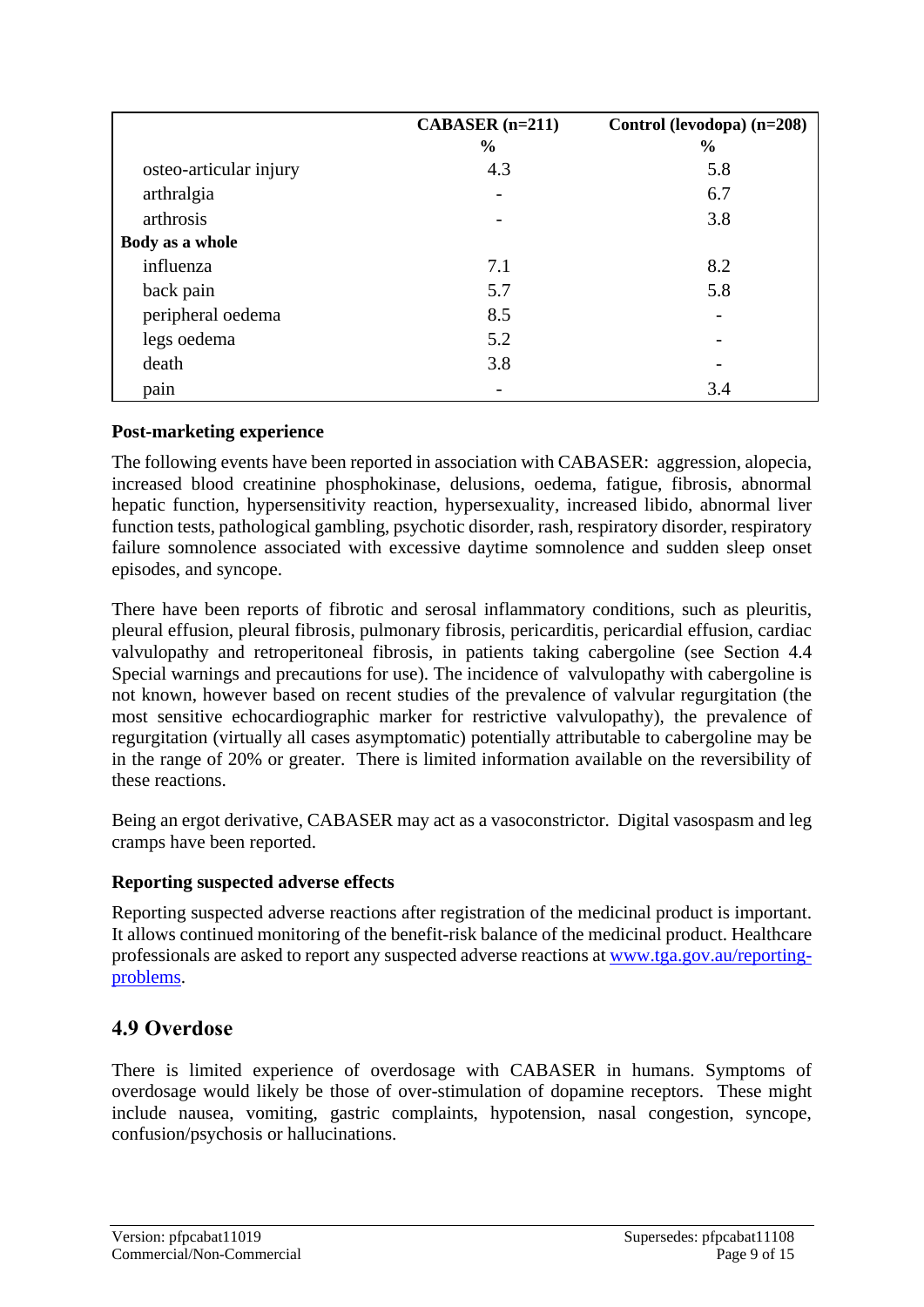Treatment of CABASER overdose is symptomatic and supportive. Supportive measures should be directed to maintain blood pressure, if necessary.

Consider administration of activated charcoal in the event of a potentially toxic ingestion. Activated charcoal is most effective when administered within one hour of ingestion. In patients who are not fully conscious or have impaired gag reflex, consideration should be given to administering activated charcoal via nasogastric tube once the airway is protected.

In addition, in case of pronounced central nervous system effects the administration of dopamine antagonist drugs may be advisable.

For information on the management of overdose, contact the Poisons Information Centre on 13 11 26 (Australia)..

# **5. PHARMACOLOGICAL PROPERTIES**

# **5.1 Pharmacodynamic properties**

### **Mechanism of action**

CABASER is a dopaminergic ergoline derivative with potent and long-lasting dopamine D2 receptor agonist properties. In rats, the compound, acting at D2 dopamine receptors on pituitary lactotrophic cells, decreases prolactin (PRL) secretion at oral doses of 3-25 mg/kg, and *in vitro* at a concentration of 45 pg/mL. In addition, CABASER exerts a central dopaminergic effect via D2 receptor stimulation at doses higher than those effective in lowering serum PRL levels. Improvement of motor deficit in animal models of Parkinson's Disease was present at oral daily doses of 1 - 2.5 mg/kg in rats and at s.c. doses of 0.5 – 1 mg/kg in monkeys.

In healthy volunteers the administration of CABASER at single oral doses of 0.3 - 2.0 mg was associated with a significant decrease in serum PRL levels. The effect is prompt (within 3 hours from administration) and persistent (up to 7 - 28 days). The PRL-lowering effect is dose-related both in terms of degree of effect and duration of action.

The pharmacodynamic actions of CABASER which are not linked to the therapeutic effect relate only to blood pressure decrease. The maximal hypotensive effect of CABASER as a single dose usually occurs during the first 6 hours after drug intake and is dose-dependent both in terms of maximal decrease and frequency.

### **Clinical trials**

CABASER tablets were evaluated for the treatment of signs and symptoms of Parkinson's Disease. Four pivotal trials were conducted, three studies as adjunctive therapy to levodopa and one study as monotherapy treatment of Parkinson's Disease.

#### **Adjunctive Therapy to Levodopa - Treatment of Motor Complications**

The first study was a Phase III, double blind, placebo controlled study of the safety and efficacy of CABASER, n=188. CABASER was administered once a day to 123 patients (0.5 mg - 5.0 mg/day) over 6 months. CABASER demonstrated a significantly lowered Unified Rating Scale for Parkinson's Disease (URSPD) of 15%, a significant lowered levodopa sparing effect and lowered values in 'off' scores compared to placebo. A statistically  $(p<0.001)$ and clinically significantly greater decrease of the levodopa in the CABASER (18%) vs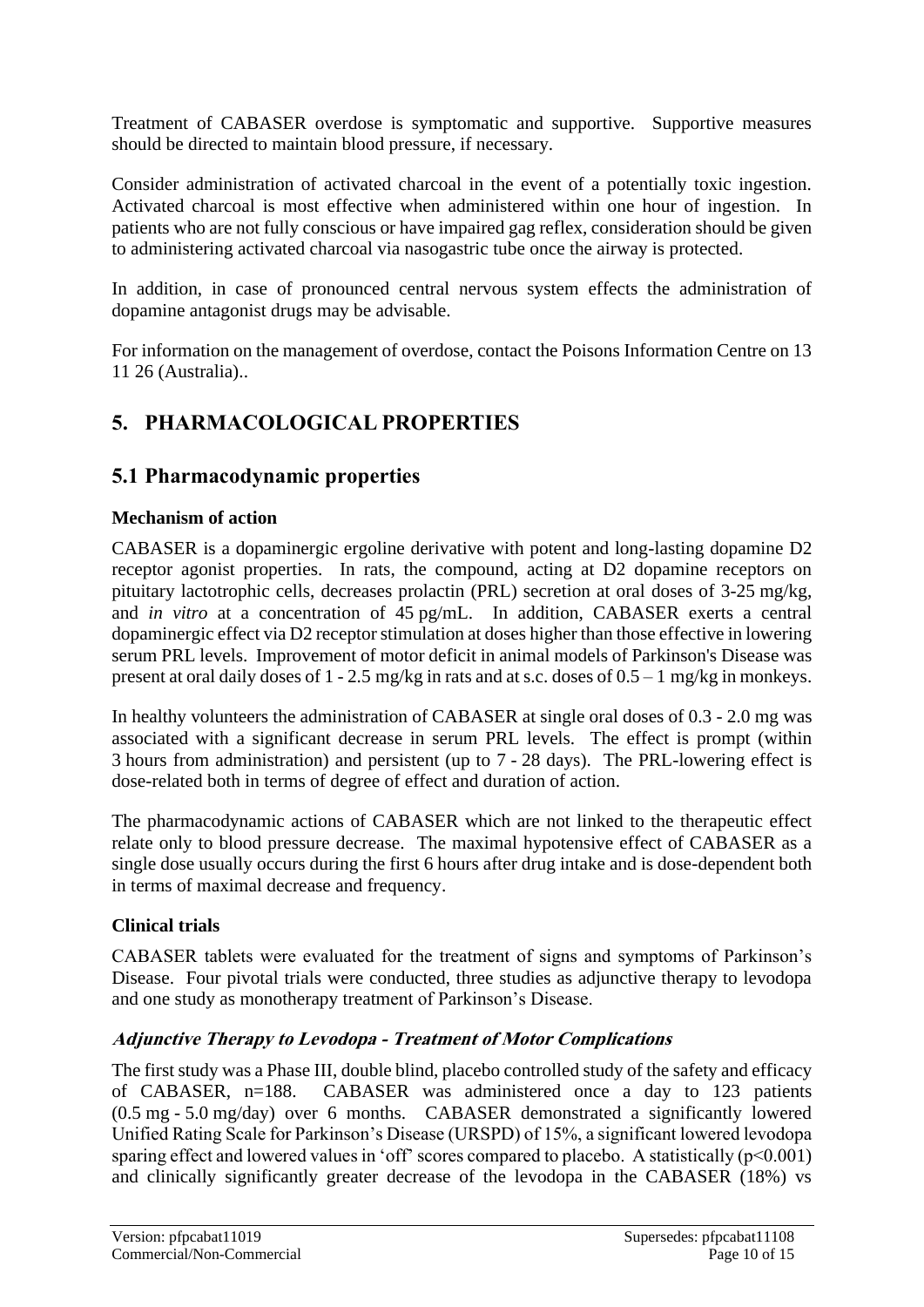placebo (3%) groups. Scores for the combined factors II and III of the URSPD were significantly lower ( $p=0.03$ ) for the CABASER group than for the placebo group: Factor II (Daily living activities, 23% amelioration under CABASER vs 4% under placebo), Factor III (Motor examination, 16% amelioration under CABASER vs 6% under placebo.

The second and third pivotal studies were two Phase III, parallel group, multicentre, double blind studies of the activity and tolerability of CABASER once a day vs bromocriptine t.i.d in Parkinsonian patients suffering from levodopa associated motor complications. The first study (Study 1: CABASER; n=191, 476 days  $\&$  bromocriptine; n=193, 467 days) involved patients not on treatment with dopamine agonist agents. The second study (Study 2: CABASER; n=181, 447 days & bromocriptine; n=185, 451 days) involved patients on treatment with dopamine agonist agents. Dosages were titrated for both CABASER and bromocriptine, 0.5 mg - 6.0 mg/day and 5 mg - 40 mg/day, respectively. Both studies showed clinical equivalence of the two treatments, defined as a between treatment difference in the response rate (minimal to very much improvement according to Clinical Global Improvement Scale (CGI) lower than 15%. The results at last assessment after the end of stable dose indicate maintenance of improvement in 63% and 60% of the CABASER treated and 58% and 59% of the bromocriptine treated patients in the two studies.

#### **Monotherapy for Parkinson's Disease**

The fourth pivotal study was a phase III, double blind, multicentre trial in newly diagnosed Parkinsonian patients. The study evaluated the efficacy of initial treatment with CABASER *vs* levodopa on the development of motor complications upon long term treatment (n=419). The patients were newly diagnosed and never treated with levodopa, dopamine agonists or selegiline. Patients were randomised to either CABASER once a day (n=211, mean duration 1106 days) or levodopa q.i.d (n=208, mean duration 1196 days). Following dose titrations (CABASER 0.25 - 4.0 mg/day and levodopa 100 – 600 mg/day) patients entered a stable dose treatment period of 3 - 5 years duration. During the stable dose period levodopa could be added if clinical improvement could not be maintained with the initial stable dose.

The primary study end point was the time of onset to motor fluctuations confirmed at two subsequent visits at 3 monthly intervals. A total of 47 (22.3%) and 70 (33.6%) CABASER and levodopa patients reached the primary end point.

The analysis of cumulative risk of developing confirmed motor complications showed a statistically significant difference  $(p=0.0175)$  in favour of CABASER, the risk of developing motor complications always higher in levodopa patients. The relative risk of motor complications in CABASER treated patients was 54% lower than in levodopa treated patients and more than double in both treatment groups in case of additional levodopa.

A total of 135 (64%) CABASER and 98 (47%) levodopa patients required additional levodopa, cumulative exposure being 304 grams and 203 grams, respectively.

Patients on CABASER required additional levodopa earlier than those already receiving levodopa. Seventy four (55%) CABASER and 39 (40%) levodopa patients required add-on levodopa therapy in the first year of treatment. The difference between the two treatments in the distribution of failures (patients requiring additional levodopa) was statistically significant  $(p=0.0001)$ .

As to symptomatic efficacy, at all time points the mean values for levodopa were lower than the corresponding values for CABASER for both Factor II and III. No statistically significant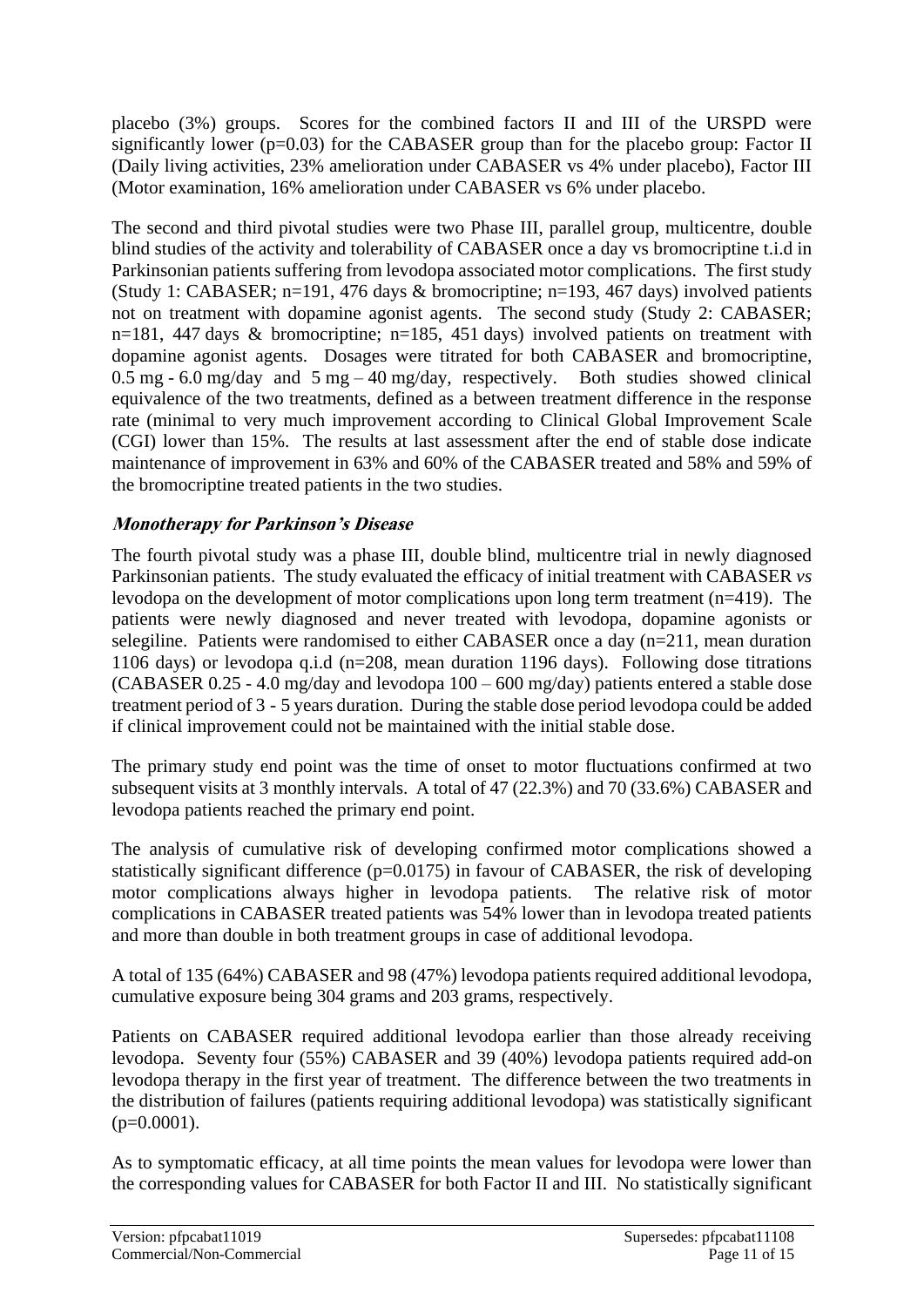changes were detected with either treatment on other UPDRS factors, Zung Self Depression Scale and Mini Mental State Examination.

# **5.2 Pharmacokinetic properties**

The pharmacokinetic and metabolic profiles of CABASER have been studied in healthy volunteers of both sexes, in female hyperprolactinemic patients and in Parkinsonian patients. After oral administration of the labelled compound, radioactivity was rapidly absorbed from the gastrointestinal tract as the peak of radioactivity in plasma was between 0.5 and 4 hours. Ten days after administration about 20% and 72% of the radioactive dose  $(^{14}C$ -cabergoline) was recovered in urine and faeces, respectively. Unchanged drug in urine accounted for 2 - 3% of the dose.

In urine, the main metabolite identified was 6-allyl-8b-carboxy-ergoline, which accounted for 4 - 6% of the dose. Three additional metabolites were identified in urine which accounted overall for less than 3% of the dose. The metabolites have been found to be much less potent than CABASER as D2 dopamine receptor agonists *in vitro.*

The low urinary excretion of unchanged CABASER has also been confirmed in studies with non-radioactive product. The elimination half-life of CABASER, estimated from urinary excretion rates, is long (63 - 68 hours in healthy volunteers, 79 - 115 hours in hyperprolactinemic patients).

The pharmacokinetics of CABASER seem to be linear both in healthy volunteers (doses of 0.5 - 1.5 mg) and Parkinsonian patients (steady state of daily doses up to 7 mg/day).

On the basis of the elimination half-life, steady state conditions should be achieved after 4 weeks, as confirmed by the mean peak plasma levels of CABASER obtained after a single dose (37 +/- 8 pg/mL) and after a 4 week multiple-regimen (101 +/- 43 pg/mL). *In vitro* experiments showed that the drug at concentrations of  $0.1 - 10$  ng/mL is 41 - 42% bound to plasma proteins.

In limited studies, food did not appear to have an effect on the absorption and disposition of CABASER.

Renal insufficiency has been shown not to modify cabergoline kinetics. Hepatic insufficiency with a Child-Pugh score of less than 10 does not appear to affect the pharmacokinetics of cabergoline. A single study in which 12 patients received 1 mg cabergoline as a single dose, showed that there was no statistical difference in Cmax, Tmax and AUC in patients with mild liver disease group (group A, average Child-Pugh score 5.8) compared to more severe degrees of the disease (group B, average Child-Pugh score 7.5 and group C, average Child-Pugh score 10.5). It was observed however, that the average AUC tended to increase with the severity of the hepatic impairment, particularly in Group C. AUC averaged 957.

# **5.3 Preclinical safety data**

### **Genotoxicity**

Gene mutation and cytogenetic assays *in vitro* and *in vivo* suggest that cabergoline does not possess genotoxic activity.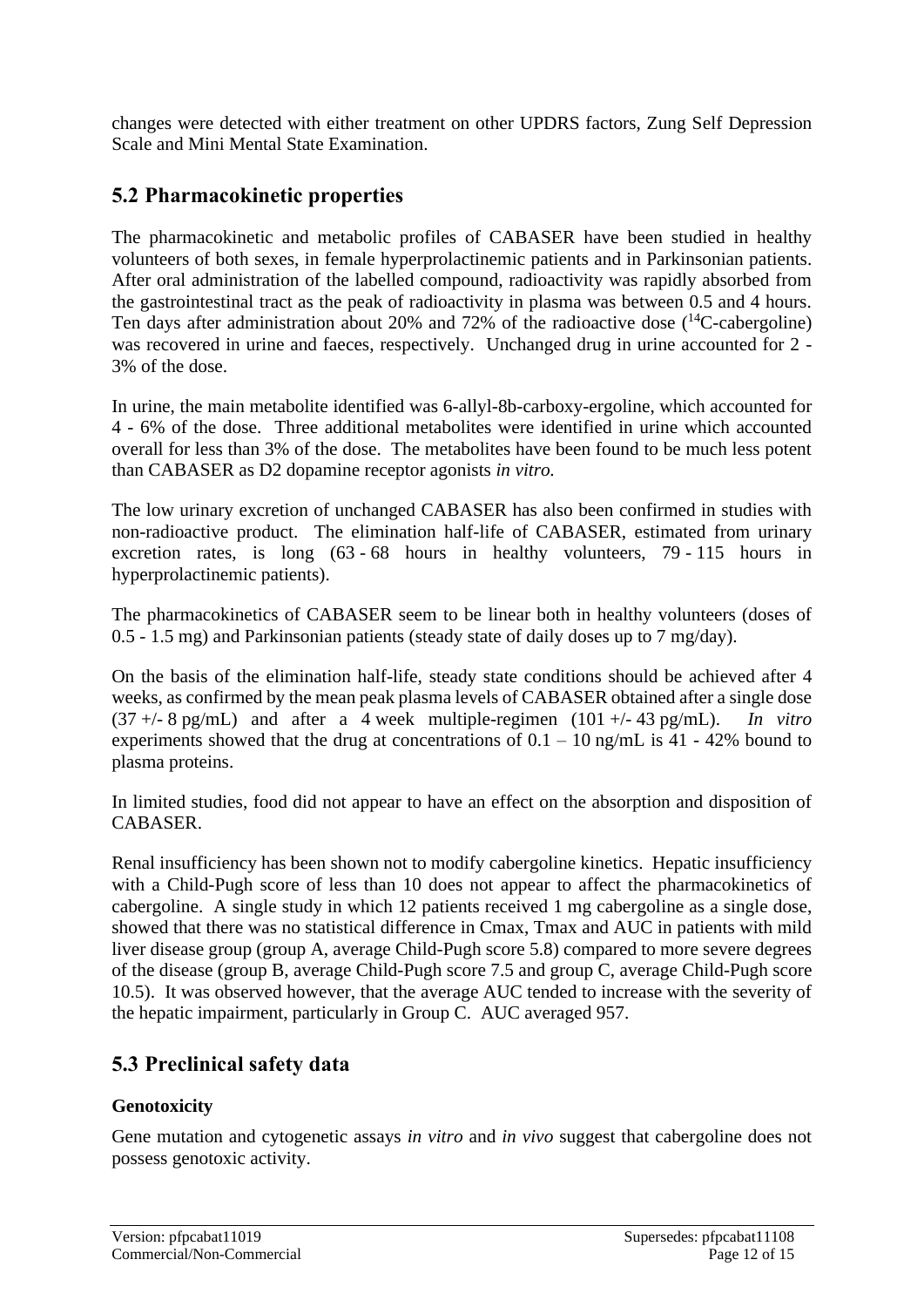#### **Carcinogenicity**

Two year carcinogenicity studies were conducted in rats and mice at maximum doses of 0.32 and 0.98 mg/kg/day corresponding to exposure (based on AUC) levels 0.86 and 0.72 times that expected in humans. In rats, the oral administration of cabergoline at doses of 0.02 to 0.32 mg/kg/day resulted in an increased incidence of benign Leydig cell tumours in males, and an increased incidence of reproductive tract tumours, such as squamous carcinoma, stromal sarcoma and adenocarcinoma in females. In mice, oral doses of 0.02 to 0.98 mg/kg/day resulted in a low incidence of uterine and cervical leiomyomas and leiomyosarcomas at dose levels of 0.14 mg/kg/day and above. The carcinogenic effects in rodents may involve endocrine mechanisms resulting from disturbances of the hypothalamo-pituitary-gonadal axis secondary to inhibition of prolactin secretion. However, even though there is no known correlation between uterine malignancies occurring in cabergoline treated rodents and human risk, there are no human data to substantiate this conclusion.

# **6. PHARMACEUTICAL PARTICULARS**

# **6.1 List of excipients**

Lactose

Leucine

# **6.2 Incompatibilities**

Incompatibilities were either not assessed or not identified as part of the registration of this medicine.

# **6.3 Shelf life**

In Australia, information on the shelf life can be found on the public summary of the Australian Register of Therapeutic Goods (ARTG). The expiry date can be found on the packaging'.

# **6.4 Special precautions for storage**

Store below 25°C

# **6.5 Nature and contents of container**

1 mg unit dose: –Bottles of 30's

2 mg unit dose: –Bottles of 30's.

# **6.6 Special precautions for disposal**

In Australia, any unused medicine or waste material should be disposed of by taking to your local pharmacy.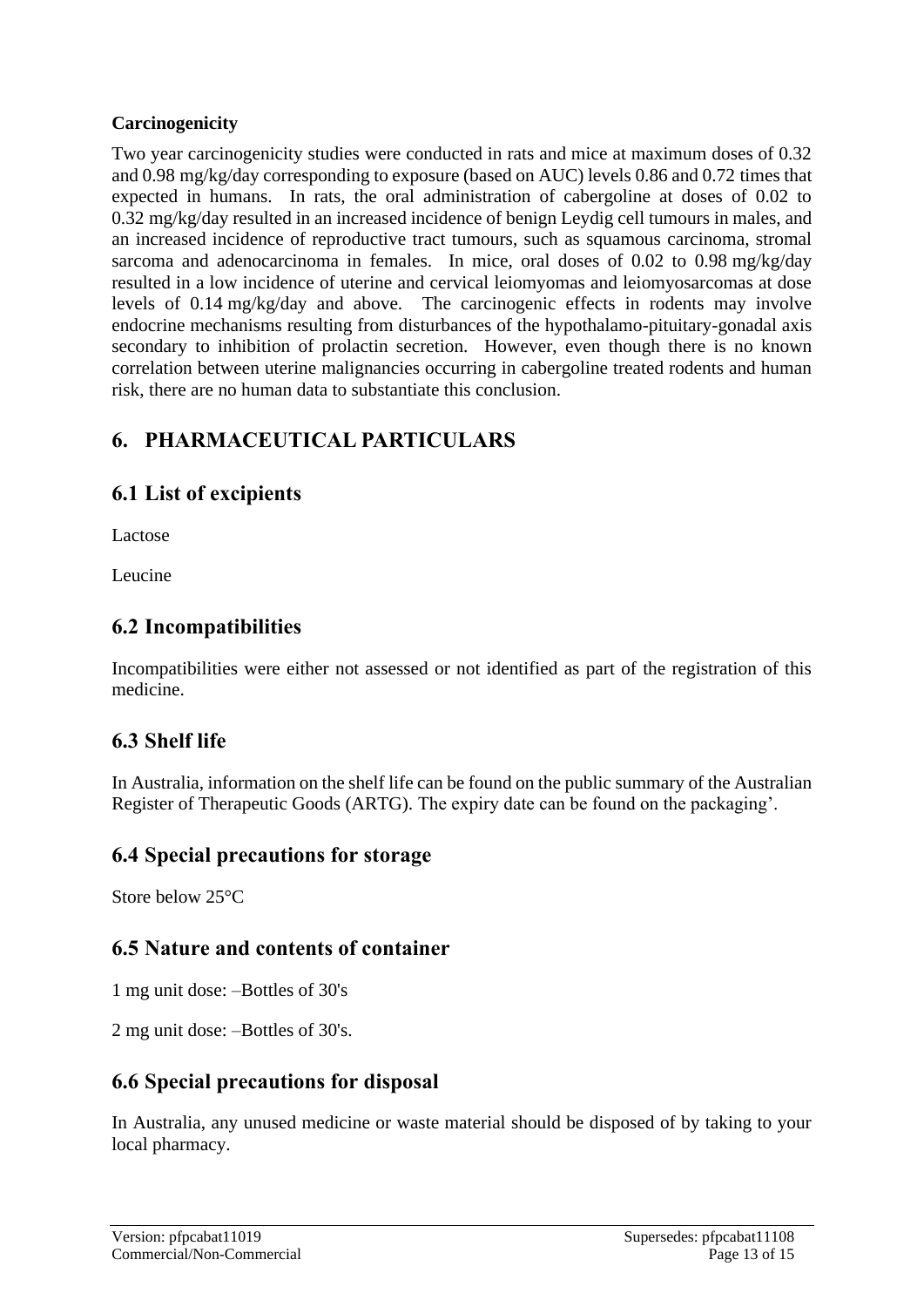# **6.7 Physicochemical properties**

Cabergoline is (8R)-6-allyl-N-[3-dimethylamino propyl]-N-(ethylcarbamoyl) ergoline-8 carbamoxide.

#### **Chemical structure**



PNU-142779 Cabergoline

#### **CAS number**

81409-90-7

# **7. MEDICINE SCHEDULE (POISONS STANDARD)**

S4 - Prescription Only Medicine

# **8. SPONSOR**

Pfizer Australia Pty Ltd Level 17, 151 Clarence Street Sydney NSW 2000 Toll Free Number: 1800 675 229 [www.pfizer.com.au](http://www.pfizer.com.au/)

# **9. DATE OF FIRST APPROVAL**

10 June 2004

# **10. DATE OF REVISION**

01 October 2019

®Registered Trademark